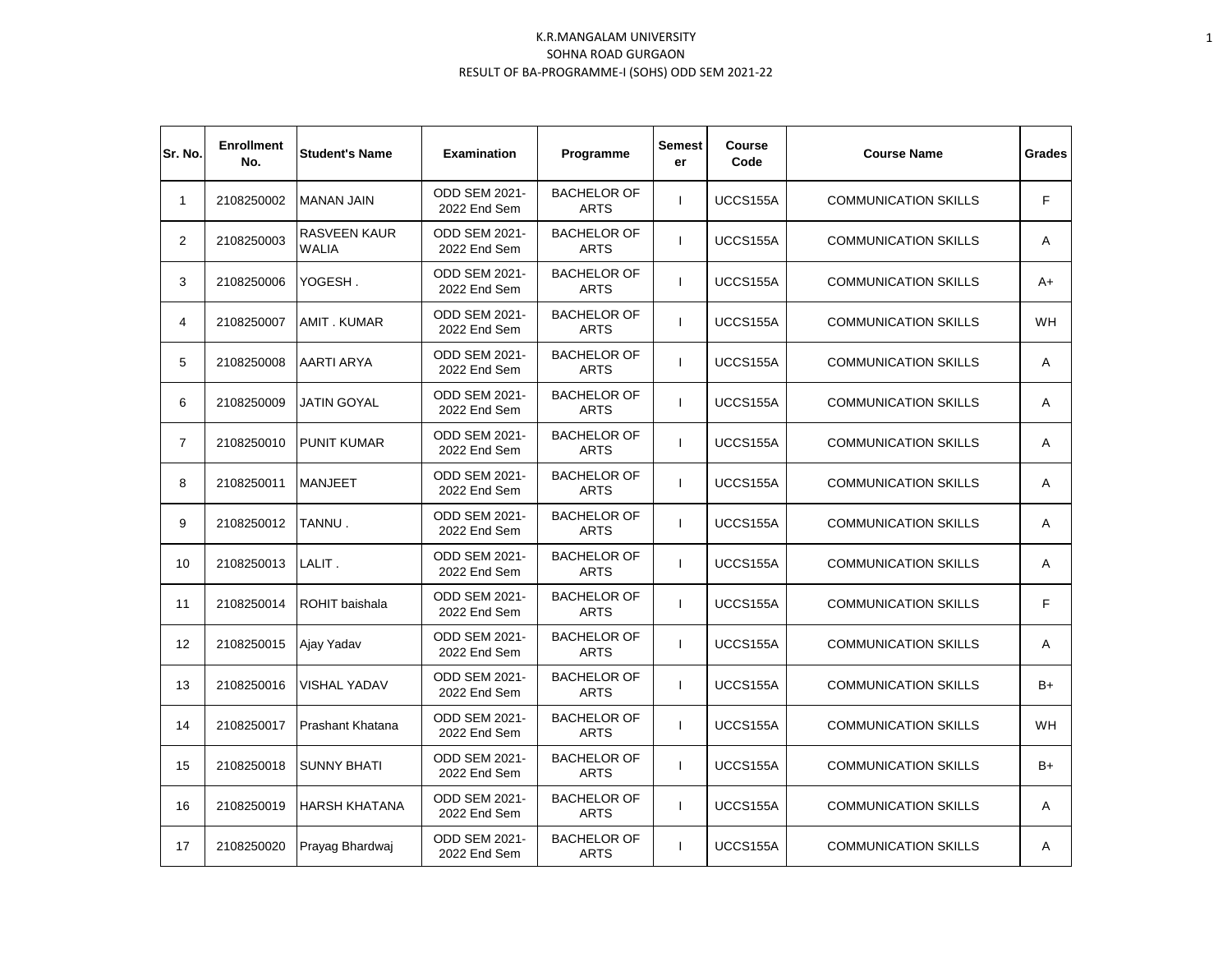| 18 | 2108250021 | Harsh Khatana   | <b>ODD SEM 2021-</b><br>2022 End Sem | <b>BACHELOR OF</b><br>ARTS        | UCCS155A | <b>COMMUNICATION SKILLS</b> | $\overline{A}$ |
|----|------------|-----------------|--------------------------------------|-----------------------------------|----------|-----------------------------|----------------|
| 19 | 2108250022 | wajid khan      | <b>ODD SEM 2021-</b><br>2022 End Sem | <b>BACHELOR OF</b><br>ARTS        | UCCS155A | <b>COMMUNICATION SKILLS</b> |                |
| 20 | 2108250023 | Yash Khatana    | <b>ODD SEM 2021-</b><br>2022 End Sem | <b>BACHELOR OF</b><br>ARTS        | UCCS155A | <b>COMMUNICATION SKILLS</b> |                |
| 21 | 2108250024 | Tushaant basist | <b>ODD SEM 2021-</b><br>2022 End Sem | <b>BACHELOR OF</b><br><b>ARTS</b> | UCCS155A | <b>COMMUNICATION SKILLS</b> | WH             |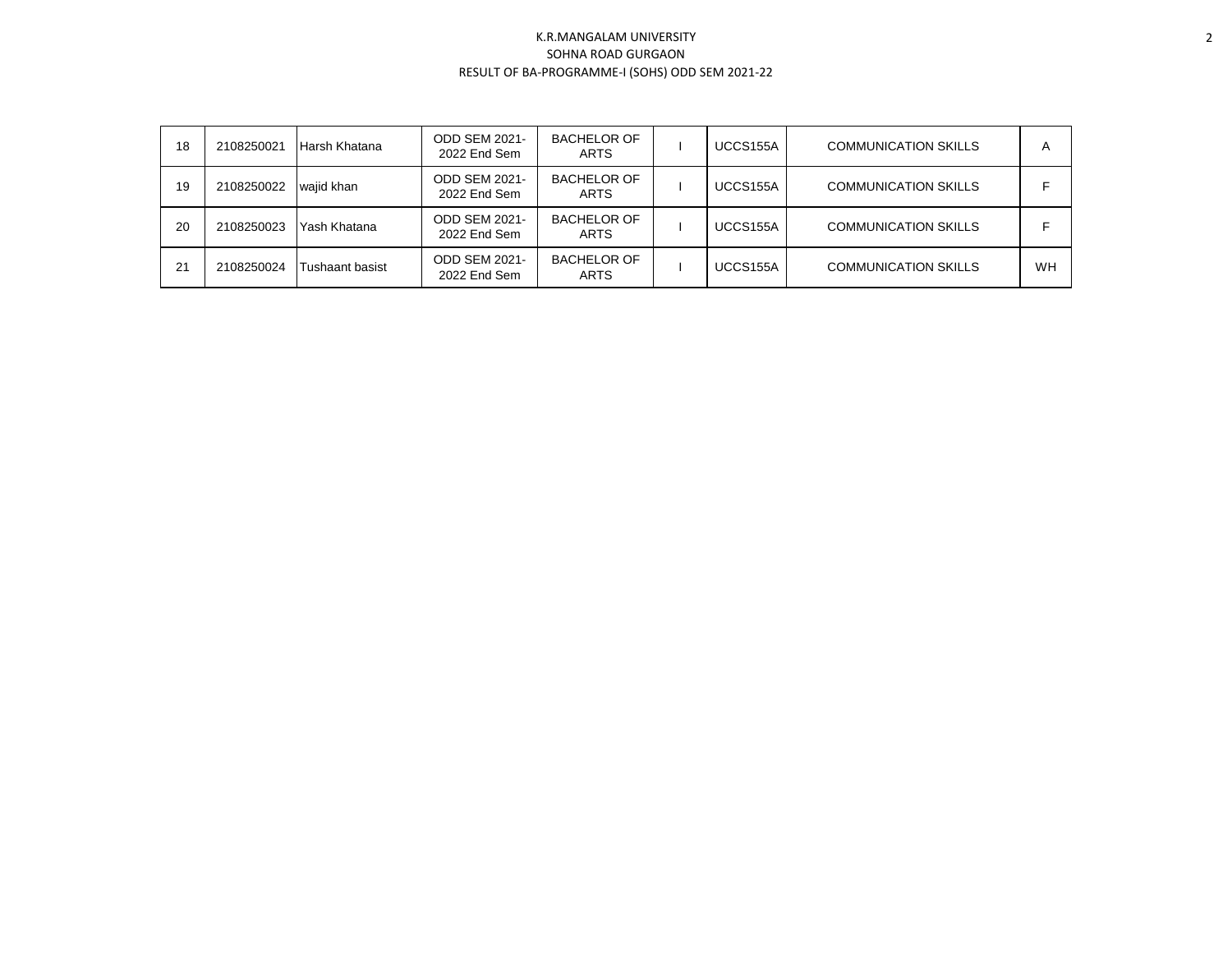| Sr. No.        | <b>Enrollment</b><br>No. | <b>Student's Name</b>               | <b>Examination</b>                   | Programme                         | <b>Semest</b><br>er | <b>Course</b><br>Code | <b>Course Name</b>                      | Grade<br>s |
|----------------|--------------------------|-------------------------------------|--------------------------------------|-----------------------------------|---------------------|-----------------------|-----------------------------------------|------------|
| $\mathbf{1}$   | 2108250002               | <b>MANAN JAIN</b>                   | <b>ODD SEM 2021-</b><br>2022 End Sem | <b>BACHELOR OF</b><br><b>ARTS</b> | $\mathbf{I}$        | SHEL143A              | <b>BRITISH LITERATURE: 18TH CENTURY</b> | В          |
| $\overline{2}$ | 2108250003               | <b>RASVEEN KAUR</b><br><b>WALIA</b> | <b>ODD SEM 2021-</b><br>2022 End Sem | <b>BACHELOR OF</b><br><b>ARTS</b> | $\mathbf{I}$        | SHPS131A              | <b>INTRODUCTION TO PSYCHOLOGY</b>       | $B+$       |
| 3              | 2108250006               | YOGESH.                             | ODD SEM 2021-<br>2022 End Sem        | <b>BACHELOR OF</b><br><b>ARTS</b> | $\mathbf{I}$        | SHPS131A              | INTRODUCTION TO PSYCHOLOGY              | F          |
| 4              | 2108250007               | <b>AMIT. KUMAR</b>                  | ODD SEM 2021-<br>2022 End Sem        | <b>BACHELOR OF</b><br><b>ARTS</b> | $\mathbf{I}$        | SHPS131A              | INTRODUCTION TO PSYCHOLOGY              | WH         |
| 5              | 2108250008               | <b>AARTI ARYA</b>                   | ODD SEM 2021-<br>2022 End Sem        | <b>BACHELOR OF</b><br><b>ARTS</b> | $\mathbf{I}$        | SHPS131A              | INTRODUCTION TO PSYCHOLOGY              | $B+$       |
| 6              | 2108250009               | <b>JATIN GOYAL</b>                  | <b>ODD SEM 2021-</b><br>2022 End Sem | <b>BACHELOR OF</b><br><b>ARTS</b> | L                   | SHPS131A              | INTRODUCTION TO PSYCHOLOGY              | P          |
| $\overline{7}$ | 2108250010               | <b>PUNIT KUMAR</b>                  | <b>ODD SEM 2021-</b><br>2022 End Sem | <b>BACHELOR OF</b><br><b>ARTS</b> | $\mathbf{I}$        | SHPS131A              | INTRODUCTION TO PSYCHOLOGY              | $B+$       |
| 8              | 2108250011               | <b>MANJEET</b>                      | <b>ODD SEM 2021-</b><br>2022 End Sem | <b>BACHELOR OF</b><br><b>ARTS</b> | $\mathbf{I}$        | SHPS131A              | <b>INTRODUCTION TO PSYCHOLOGY</b>       | $B+$       |
| 9              | 2108250012               | TANNU.                              | ODD SEM 2021-<br>2022 End Sem        | <b>BACHELOR OF</b><br><b>ARTS</b> | $\mathbf{I}$        | SHPS131A              | <b>INTRODUCTION TO PSYCHOLOGY</b>       | B          |
| 10             | 2108250013               | LALIT.                              | <b>ODD SEM 2021-</b><br>2022 End Sem | <b>BACHELOR OF</b><br><b>ARTS</b> | $\mathbf{I}$        | SHPS131A              | INTRODUCTION TO PSYCHOLOGY              | $B+$       |
| 11             | 2108250014               | <b>ROHIT</b> baishala               | <b>ODD SEM 2021-</b><br>2022 End Sem | <b>BACHELOR OF</b><br><b>ARTS</b> |                     | SHPS131A              | INTRODUCTION TO PSYCHOLOGY              | В          |
| 12             | 2108250015               | Ajay Yadav                          | <b>ODD SEM 2021-</b><br>2022 End Sem | <b>BACHELOR OF</b><br><b>ARTS</b> |                     | SHEL143A              | BRITISH LITERATURE: 18TH CENTURY        | F          |
| 13             | 2108250016               | <b>VISHAL YADAV</b>                 | <b>ODD SEM 2021-</b><br>2022 End Sem | <b>BACHELOR OF</b><br><b>ARTS</b> |                     | SHEL143A              | BRITISH LITERATURE: 18TH CENTURY        | F          |
| 14             | 2108250017               | <b>Prashant Khatana</b>             | <b>ODD SEM 2021-</b><br>2022 End Sem | <b>BACHELOR OF</b><br><b>ARTS</b> |                     | SHPS131A              | INTRODUCTION TO PSYCHOLOGY              | <b>WH</b>  |
| 15             | 2108250018               | <b>SUNNY BHATI</b>                  | <b>ODD SEM 2021-</b><br>2022 End Sem | <b>BACHELOR OF</b><br><b>ARTS</b> |                     | SHPS131A              | INTRODUCTION TO PSYCHOLOGY              | $B+$       |
| 16             | 2108250019               | HARSH KHATANA                       | ODD SEM 2021-<br>2022 End Sem        | <b>BACHELOR OF</b><br><b>ARTS</b> | $\mathbf{I}$        | SHPS131A              | INTRODUCTION TO PSYCHOLOGY              | P          |
| 17             | 2108250020               | Prayag Bhardwaj                     | <b>ODD SEM 2021-</b><br>2022 End Sem | <b>BACHELOR OF</b><br><b>ARTS</b> | $\mathbf{I}$        | SHPS131A              | INTRODUCTION TO PSYCHOLOGY              | F          |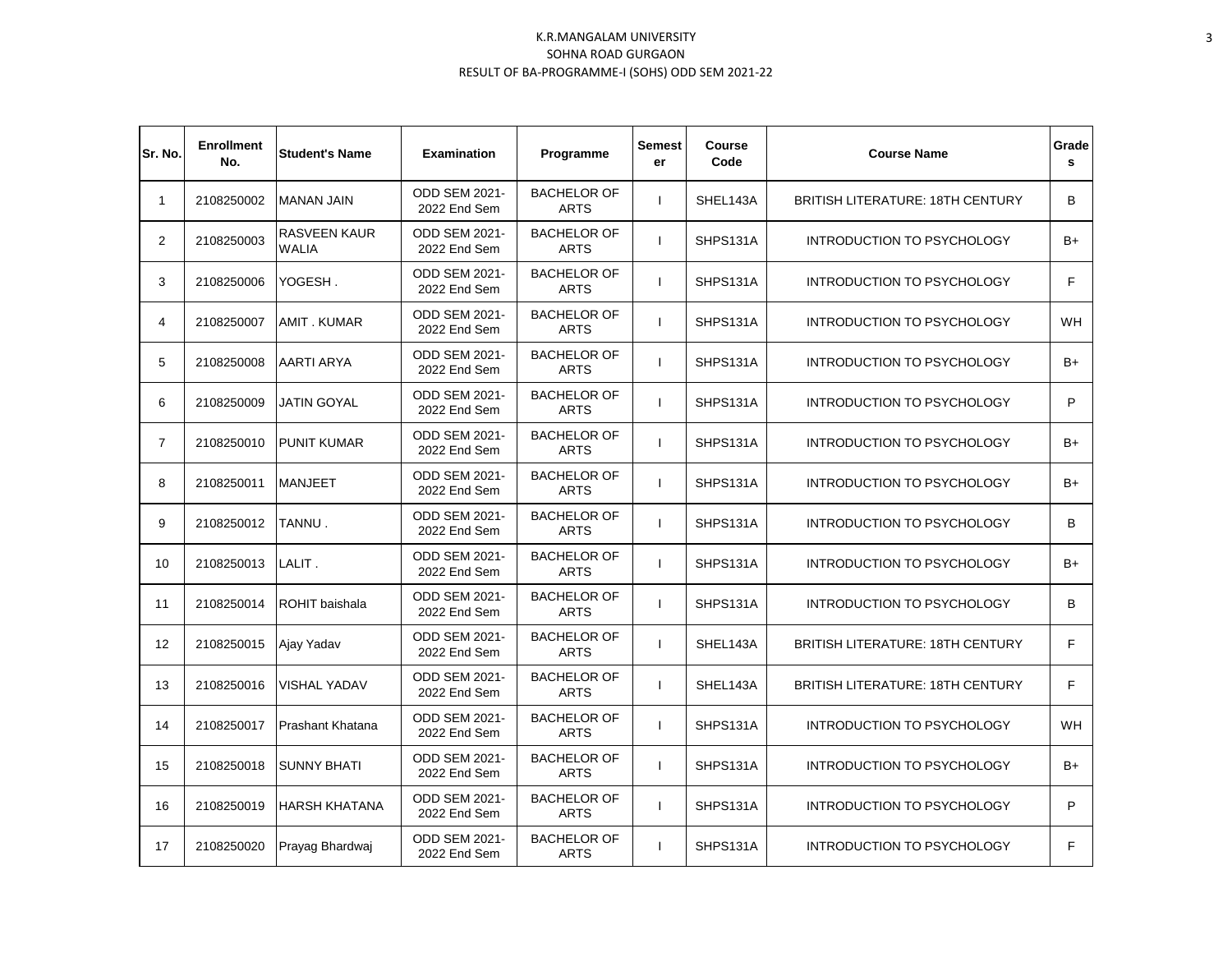| 18 | 2108250021 | Harsh Khatana   | <b>ODD SEM 2021-</b><br>2022 End Sem | <b>BACHELOR OF</b><br><b>ARTS</b> | SHEL143A | <b>BRITISH LITERATURE: 18TH CENTURY</b> | ⌒  |
|----|------------|-----------------|--------------------------------------|-----------------------------------|----------|-----------------------------------------|----|
| 19 | 2108250022 | wajid khan      | <b>ODD SEM 2021-</b><br>2022 End Sem | <b>BACHELOR OF</b><br><b>ARTS</b> | SHPS131A | <b>INTRODUCTION TO PSYCHOLOGY</b>       |    |
| 20 | 2108250023 | Yash Khatana    | <b>ODD SEM 2021-</b><br>2022 End Sem | <b>BACHELOR OF</b><br><b>ARTS</b> | SHPS131A | <b>INTRODUCTION TO PSYCHOLOGY</b>       |    |
| 21 | 2108250024 | Tushaant basist | <b>ODD SEM 2021-</b><br>2022 End Sem | <b>BACHELOR OF</b><br><b>ARTS</b> | SHPS131A | INTRODUCTION TO PSYCHOLOGY              | WH |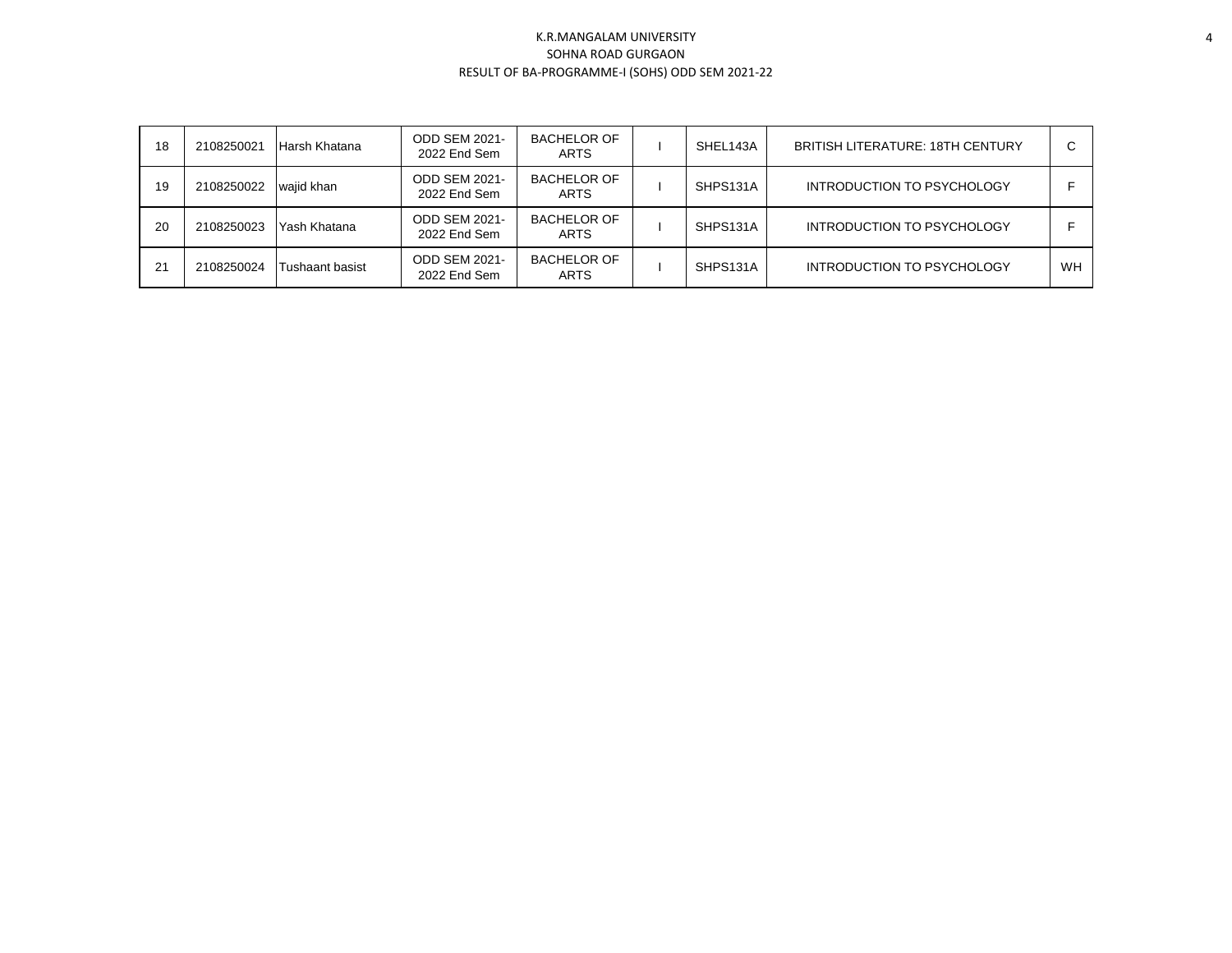| Sr. No.        | <b>Enrollment</b><br>No. | <b>Student's Name</b>               | <b>Examination</b>                   | Programme                         | Semest<br>er | <b>Course Code</b> | <b>Course Name</b>                | Grad<br>es |
|----------------|--------------------------|-------------------------------------|--------------------------------------|-----------------------------------|--------------|--------------------|-----------------------------------|------------|
| $\mathbf{1}$   | 2108250002               | <b>MANAN JAIN</b>                   | <b>ODD SEM 2021-</b><br>2022 End Sem | <b>BACHELOR OF</b><br><b>ARTS</b> |              | SHES107A           | INTRODUCTORY MICROECONOMICS       | B          |
| $\overline{2}$ | 2108250003               | <b>RASVEEN KAUR</b><br><b>WALIA</b> | <b>ODD SEM 2021-</b><br>2022 End Sem | <b>BACHELOR OF</b><br><b>ARTS</b> |              | SHES107A           | INTRODUCTORY MICROECONOMICS       | B+         |
| 3              | 2108250006               | YOGESH.                             | ODD SEM 2021-<br>2022 End Sem        | <b>BACHELOR OF</b><br><b>ARTS</b> |              |                    |                                   |            |
| 4              | 2108250007               | AMIT. KUMAR                         | <b>ODD SEM 2021-</b><br>2022 End Sem | <b>BACHELOR OF</b><br><b>ARTS</b> |              | SHES107A           | INTRODUCTORY MICROECONOMICS       | <b>WH</b>  |
| 5              | 2108250008               | AARTI ARYA                          | <b>ODD SEM 2021-</b><br>2022 End Sem | <b>BACHELOR OF</b><br><b>ARTS</b> |              | SHES107A           | INTRODUCTORY MICROECONOMICS       | C          |
| 6              | 2108250009               | JATIN GOYAL                         | <b>ODD SEM 2021-</b><br>2022 End Sem | <b>BACHELOR OF</b><br><b>ARTS</b> |              | SHES107A           | INTRODUCTORY MICROECONOMICS       | C          |
| $\overline{7}$ | 2108250010               | <b>PUNIT KUMAR</b>                  | <b>ODD SEM 2021-</b><br>2022 End Sem | <b>BACHELOR OF</b><br><b>ARTS</b> |              | SHES107A           | INTRODUCTORY MICROECONOMICS       | P          |
| 8              | 2108250011               | <b>MANJEET</b>                      | <b>ODD SEM 2021-</b><br>2022 End Sem | <b>BACHELOR OF</b><br><b>ARTS</b> |              | SHES107A           | INTRODUCTORY MICROECONOMICS       | P          |
| 9              | 2108250012               | TANNU.                              | <b>ODD SEM 2021-</b><br>2022 End Sem | <b>BACHELOR OF</b><br><b>ARTS</b> |              | SHES107A           | INTRODUCTORY MICROECONOMICS       | P          |
| 10             | 2108250013               | LALIT.                              | <b>ODD SEM 2021-</b><br>2022 End Sem | <b>BACHELOR OF</b><br><b>ARTS</b> |              | SHES107A           | INTRODUCTORY MICROECONOMICS       | P          |
| 11             | 2108250014               | ROHIT baishala                      | <b>ODD SEM 2021-</b><br>2022 End Sem | <b>BACHELOR OF</b><br><b>ARTS</b> |              | SHES107A           | INTRODUCTORY MICROECONOMICS       | F          |
| 12             | 2108250015               | Ajay Yadav                          | <b>ODD SEM 2021-</b><br>2022 End Sem | <b>BACHELOR OF</b><br><b>ARTS</b> |              | SHPS131A           | <b>INTRODUCTION TO PSYCHOLOGY</b> | P          |
| 13             | 2108250016               | <b>VISHAL YADAV</b>                 | <b>ODD SEM 2021-</b><br>2022 End Sem | <b>BACHELOR OF</b><br><b>ARTS</b> |              | SHPS131A           | <b>INTRODUCTION TO PSYCHOLOGY</b> | P          |
| 14             | 2108250017               | Prashant Khatana                    | <b>ODD SEM 2021-</b><br>2022 End Sem | <b>BACHELOR OF</b><br><b>ARTS</b> |              | SHES107A           | INTRODUCTORY MICROECONOMICS       | <b>WH</b>  |
| 15             | 2108250018               | <b>SUNNY BHATI</b>                  | ODD SEM 2021-<br>2022 End Sem        | <b>BACHELOR OF</b><br><b>ARTS</b> |              | SHES107A           | INTRODUCTORY MICROECONOMICS       | P          |
| 16             | 2108250019               | <b>HARSH KHATANA</b>                | <b>ODD SEM 2021-</b><br>2022 End Sem | <b>BACHELOR OF</b><br><b>ARTS</b> |              | SHES107A           | INTRODUCTORY MICROECONOMICS       | $B+$       |
| 17             | 2108250020               | Prayag Bhardwaj                     | <b>ODD SEM 2021-</b><br>2022 End Sem | <b>BACHELOR OF</b><br><b>ARTS</b> |              | SHES107A           | INTRODUCTORY MICROECONOMICS       | F          |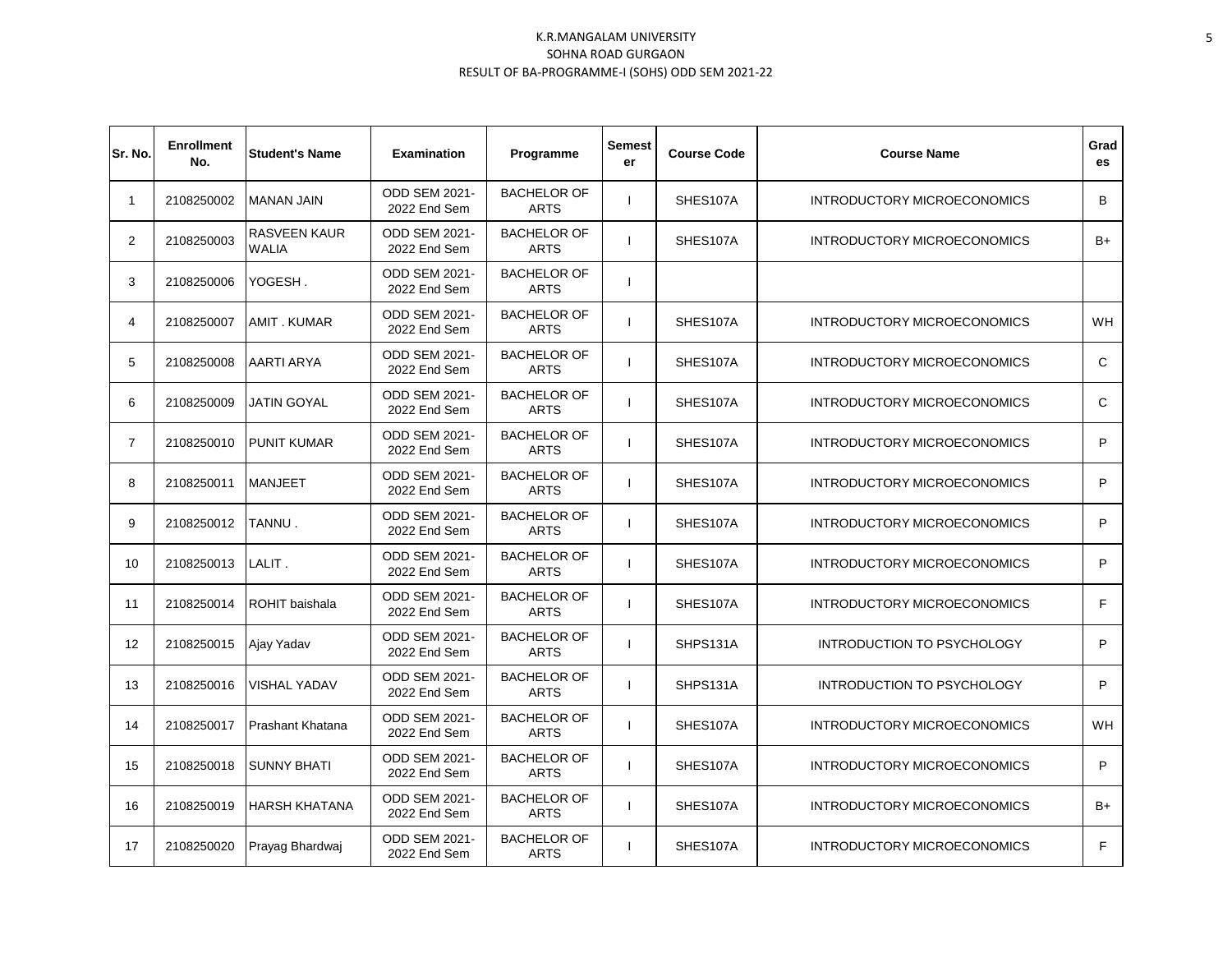| 18 | 2108250021 | Harsh Khatana   | <b>ODD SEM 2021-</b><br>2022 End Sem | <b>BACHELOR OF</b><br><b>ARTS</b> | SHPS131A | INTRODUCTION TO PSYCHOLOGY  | в         |
|----|------------|-----------------|--------------------------------------|-----------------------------------|----------|-----------------------------|-----------|
| 19 | 2108250022 | wajid khan      | <b>ODD SEM 2021-</b><br>2022 End Sem | <b>BACHELOR OF</b><br><b>ARTS</b> | SHES107A | INTRODUCTORY MICROECONOMICS |           |
| 20 | 2108250023 | Yash Khatana    | <b>ODD SEM 2021-</b><br>2022 End Sem | <b>BACHELOR OF</b><br><b>ARTS</b> | SHES107A | INTRODUCTORY MICROECONOMICS |           |
| 21 | 2108250024 | Tushaant basist | <b>ODD SEM 2021-</b><br>2022 End Sem | <b>BACHELOR OF</b><br><b>ARTS</b> | SHES107A | INTRODUCTORY MICROECONOMICS | <b>WH</b> |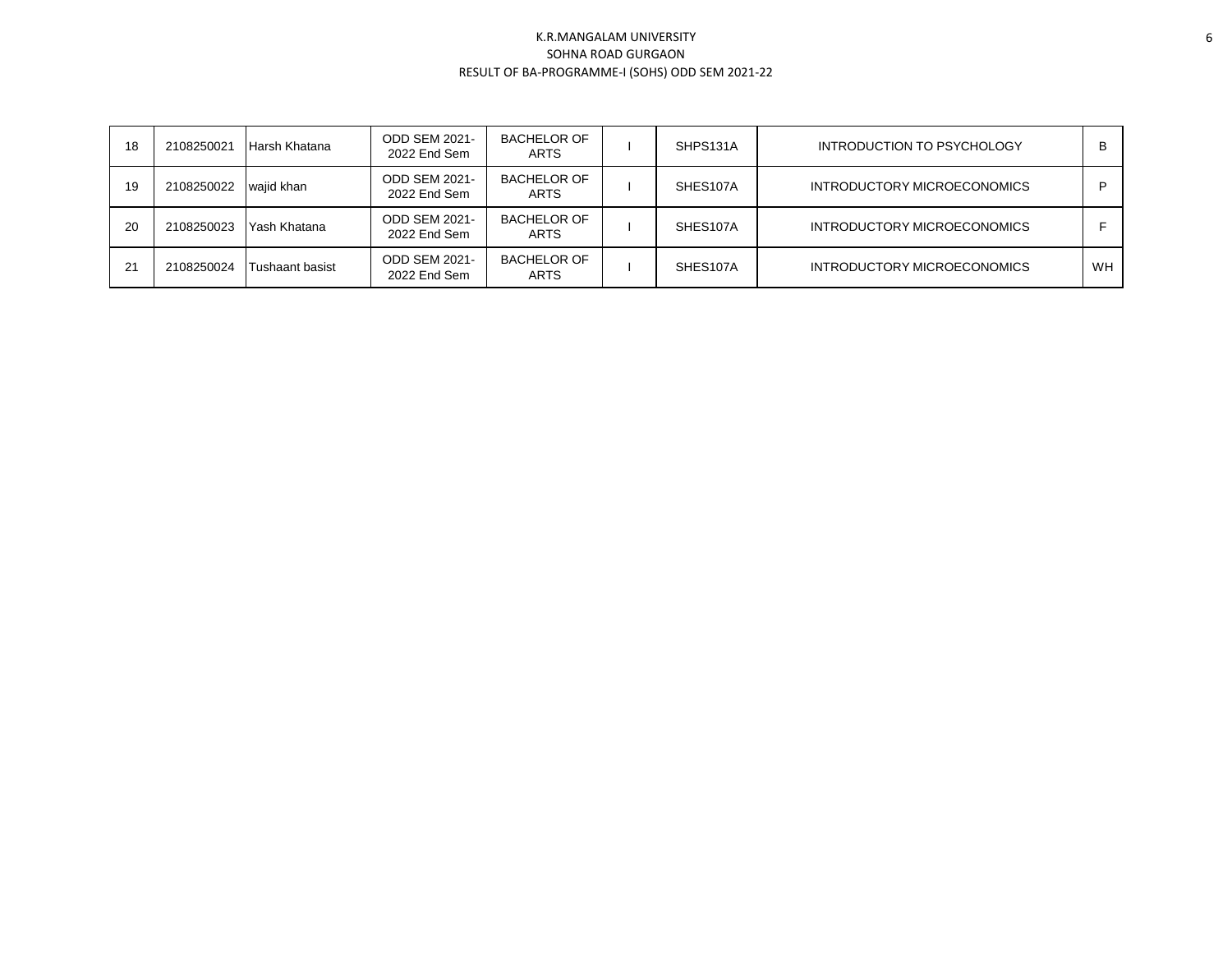| Sr. No.        | <b>Enrollment</b><br>No. | <b>Student's Name</b>               | <b>Examination</b>                   | Programme                         | <b>Semest</b><br>er      | Course<br>Code | <b>Course Name</b>                                  | Grad<br>es |
|----------------|--------------------------|-------------------------------------|--------------------------------------|-----------------------------------|--------------------------|----------------|-----------------------------------------------------|------------|
| $\mathbf{1}$   | 2108250002               | <b>MANAN JAIN</b>                   | <b>ODD SEM 2021-</b><br>2022 End Sem | <b>BACHELOR OF</b><br><b>ARTS</b> | J.                       | SHEL147A       | <b>ACADEMIC WRITING &amp;</b><br><b>COMPOSITION</b> | B          |
| $\overline{2}$ | 2108250003               | <b>RASVEEN KAUR</b><br><b>WALIA</b> | <b>ODD SEM 2021-</b><br>2022 End Sem | <b>BACHELOR OF</b><br><b>ARTS</b> | ı                        | SHEL147A       | <b>ACADEMIC WRITING &amp;</b><br><b>COMPOSITION</b> | $B+$       |
| 3              | 2108250006               | YOGESH.                             | <b>ODD SEM 2021-</b><br>2022 End Sem | <b>BACHELOR OF</b><br><b>ARTS</b> | $\mathbf{I}$             | SHEL147A       | <b>ACADEMIC WRITING &amp;</b><br><b>COMPOSITION</b> | $B+$       |
| 4              | 2108250007               | <b>AMIT. KUMAR</b>                  | <b>ODD SEM 2021-</b><br>2022 End Sem | <b>BACHELOR OF</b><br><b>ARTS</b> | $\mathbf{I}$             | SHEL147A       | <b>ACADEMIC WRITING &amp;</b><br><b>COMPOSITION</b> | <b>WH</b>  |
| 5              | 2108250008               | AARTI ARYA                          | ODD SEM 2021-<br>2022 End Sem        | <b>BACHELOR OF</b><br><b>ARTS</b> | $\mathbf{I}$             | SHEL147A       | <b>ACADEMIC WRITING &amp;</b><br><b>COMPOSITION</b> | C          |
| 6              | 2108250009               | <b>JATIN GOYAL</b>                  | <b>ODD SEM 2021-</b><br>2022 End Sem | <b>BACHELOR OF</b><br><b>ARTS</b> | ı                        | SHEL147A       | <b>ACADEMIC WRITING &amp;</b><br><b>COMPOSITION</b> | C          |
| $\overline{7}$ | 2108250010               | <b>PUNIT KUMAR</b>                  | <b>ODD SEM 2021-</b><br>2022 End Sem | <b>BACHELOR OF</b><br><b>ARTS</b> | $\mathbf{I}$             | SHEL147A       | <b>ACADEMIC WRITING &amp;</b><br><b>COMPOSITION</b> | $B+$       |
| 8              | 2108250011               | <b>MANJEET</b>                      | <b>ODD SEM 2021-</b><br>2022 End Sem | <b>BACHELOR OF</b><br><b>ARTS</b> | $\mathbf{I}$             | SHEL147A       | <b>ACADEMIC WRITING &amp;</b><br><b>COMPOSITION</b> | B+         |
| 9              | 2108250012               | TANNU.                              | <b>ODD SEM 2021-</b><br>2022 End Sem | <b>BACHELOR OF</b><br><b>ARTS</b> | $\mathbf{I}$             | SHEL147A       | <b>ACADEMIC WRITING &amp;</b><br><b>COMPOSITION</b> | B+         |
| 10             | 2108250013               | LALIT.                              | <b>ODD SEM 2021-</b><br>2022 End Sem | <b>BACHELOR OF</b><br><b>ARTS</b> | $\mathbf{I}$             | SHEL147A       | <b>ACADEMIC WRITING &amp;</b><br><b>COMPOSITION</b> | B          |
| 11             | 2108250014               | ROHIT baishala                      | <b>ODD SEM 2021-</b><br>2022 End Sem | <b>BACHELOR OF</b><br><b>ARTS</b> | $\mathbf{I}$             | SHEL147A       | <b>ACADEMIC WRITING &amp;</b><br><b>COMPOSITION</b> | B+         |
| 12             | 2108250015               | Ajay Yadav                          | <b>ODD SEM 2021-</b><br>2022 End Sem | <b>BACHELOR OF</b><br><b>ARTS</b> | $\mathbf{I}$             |                |                                                     |            |
| 13             | 2108250016               | <b>VISHAL YADAV</b>                 | ODD SEM 2021-<br>2022 End Sem        | <b>BACHELOR OF</b><br><b>ARTS</b> | $\overline{\phantom{a}}$ |                |                                                     |            |
| 14             | 2108250017               | Prashant Khatana                    | ODD SEM 2021-<br>2022 End Sem        | <b>BACHELOR OF</b><br><b>ARTS</b> |                          | SHEL147A       | <b>ACADEMIC WRITING &amp;</b><br><b>COMPOSITION</b> | <b>WH</b>  |
| 15             | 2108250018               | <b>SUNNY BHATI</b>                  | ODD SEM 2021-<br>2022 End Sem        | <b>BACHELOR OF</b><br><b>ARTS</b> |                          | SHEL147A       | <b>ACADEMIC WRITING &amp;</b><br><b>COMPOSITION</b> | $B+$       |
| 16             | 2108250019               | <b>HARSH KHATANA</b>                | <b>ODD SEM 2021-</b><br>2022 End Sem | <b>BACHELOR OF</b><br><b>ARTS</b> |                          | SHEL147A       | <b>ACADEMIC WRITING &amp;</b><br><b>COMPOSITION</b> | B+         |
| 17             | 2108250020               | Prayag Bhardwaj                     | <b>ODD SEM 2021-</b><br>2022 End Sem | <b>BACHELOR OF</b><br><b>ARTS</b> | $\mathbf{I}$             | SHEL147A       | <b>ACADEMIC WRITING &amp;</b><br><b>COMPOSITION</b> | $B+$       |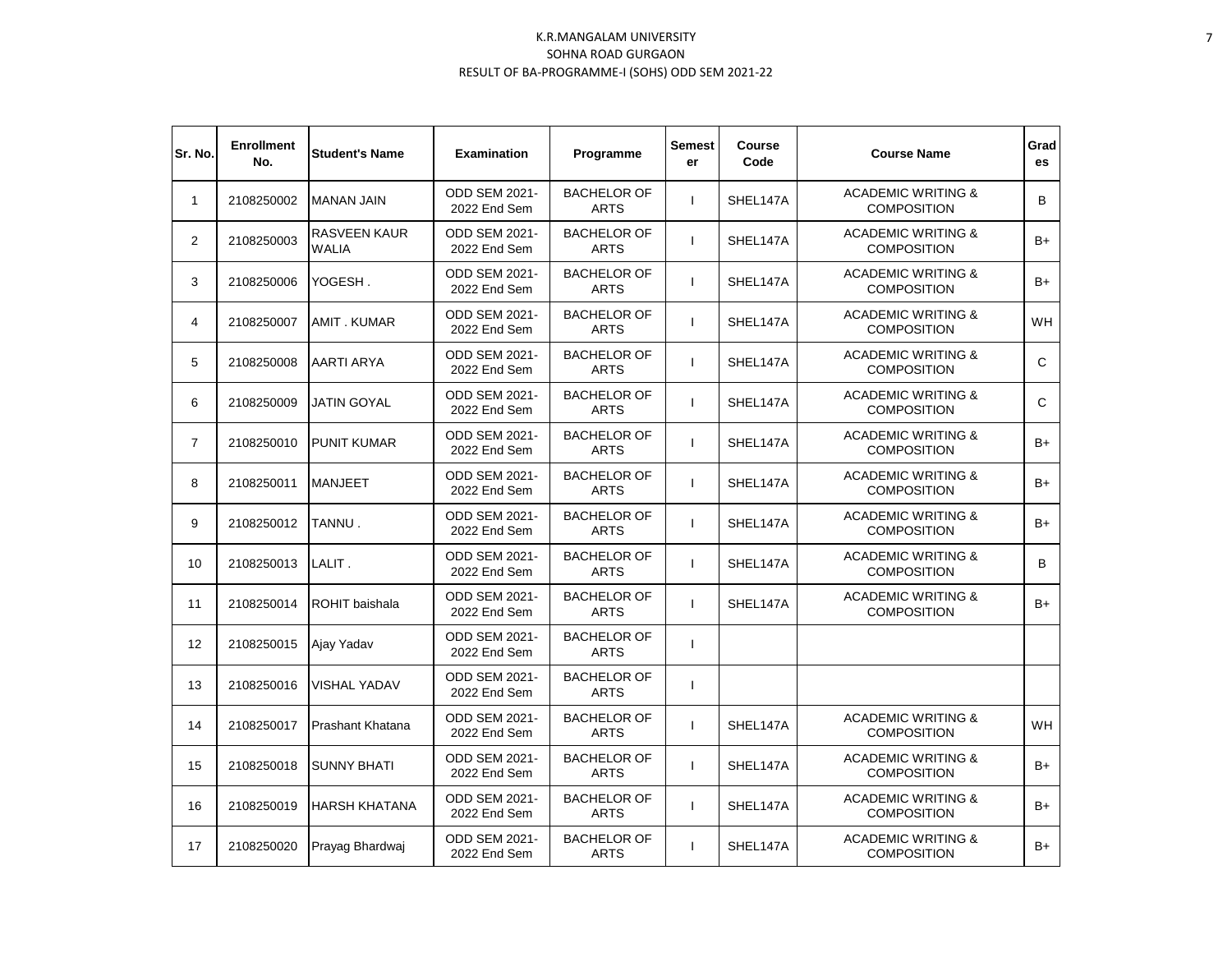| 18 | 2108250021 | Harsh Khatana   | <b>ODD SEM 2021-</b><br>2022 End Sem | <b>BACHELOR OF</b><br><b>ARTS</b> |          |                                                     |           |
|----|------------|-----------------|--------------------------------------|-----------------------------------|----------|-----------------------------------------------------|-----------|
| 19 | 2108250022 | wajid khan      | <b>ODD SEM 2021-</b><br>2022 End Sem | <b>BACHELOR OF</b><br><b>ARTS</b> | SHEL147A | <b>ACADEMIC WRITING &amp;</b><br><b>COMPOSITION</b> | $B+$      |
| 20 | 2108250023 | Yash Khatana    | <b>ODD SEM 2021-</b><br>2022 End Sem | <b>BACHELOR OF</b><br><b>ARTS</b> | SHEL147A | <b>ACADEMIC WRITING &amp;</b><br><b>COMPOSITION</b> | А         |
| 21 | 2108250024 | Tushaant basist | <b>ODD SEM 2021-</b><br>2022 End Sem | <b>BACHELOR OF</b><br><b>ARTS</b> | SHEL147A | <b>ACADEMIC WRITING &amp;</b><br><b>COMPOSITION</b> | <b>WH</b> |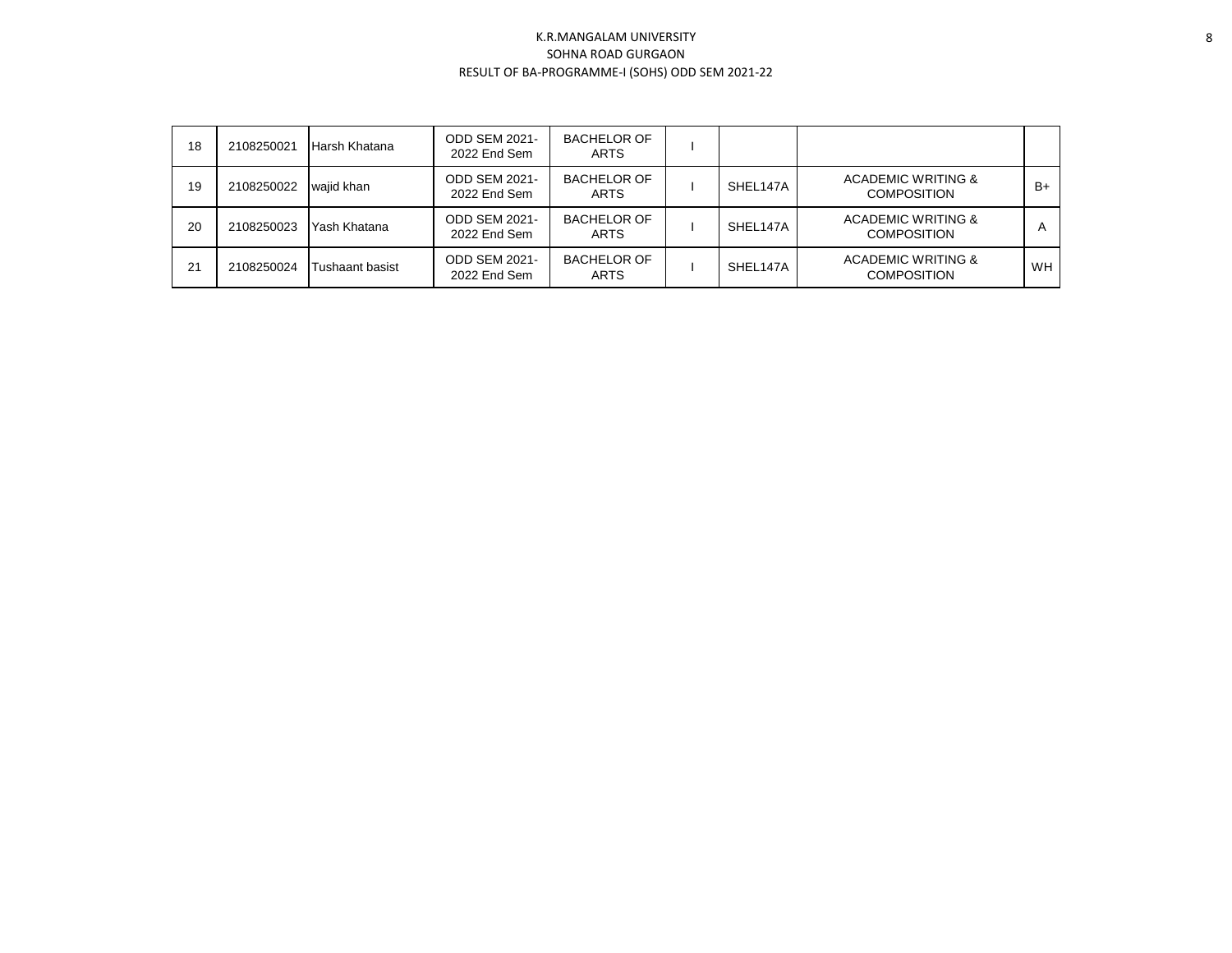| Sr. No.        | <b>Enrollment</b><br>No. | <b>Student's Name</b>        | <b>Examination</b>                   | Programme                         | Semest<br>er | <b>Course Code</b> | <b>Course Name</b>                                 | Grad<br>es   |
|----------------|--------------------------|------------------------------|--------------------------------------|-----------------------------------|--------------|--------------------|----------------------------------------------------|--------------|
| $\mathbf{1}$   | 2108250002               | <b>MANAN JAIN</b>            | <b>ODD SEM 2021-</b><br>2022 End Sem | <b>BACHELOR OF</b><br><b>ARTS</b> | ı            |                    |                                                    |              |
| $\overline{2}$ | 2108250003               | RASVEEN KAUR<br><b>WALIA</b> | <b>ODD SEM 2021-</b><br>2022 End Sem | <b>BACHELOR OF</b><br><b>ARTS</b> | ı            | SHPS151A           | INTRODUCTION TO PSYCHOLOGY PRACTICUM/LAB           | $\mathsf{C}$ |
| 3              | 2108250006               | YOGESH.                      | ODD SEM 2021-<br>2022 End Sem        | <b>BACHELOR OF</b><br><b>ARTS</b> | $\mathbf{I}$ | IIBC113A           | LISTENING & SPEAKING CHINESE THEORY- I (CORE<br>2) | F            |
| 4              | 2108250007               | <b>AMIT. KUMAR</b>           | ODD SEM 2021-<br>2022 End Sem        | <b>BACHELOR OF</b><br><b>ARTS</b> | $\mathbf{I}$ | SHPS151A           | INTRODUCTION TO PSYCHOLOGY PRACTICUM/LAB           | <b>WH</b>    |
| 5              | 2108250008               | <b>AARTI ARYA</b>            | ODD SEM 2021-<br>2022 End Sem        | <b>BACHELOR OF</b><br><b>ARTS</b> | $\mathbf{I}$ | SHPS151A           | INTRODUCTION TO PSYCHOLOGY PRACTICUM/LAB           | P            |
| 6              | 2108250009               | JATIN GOYAL                  | <b>ODD SEM 2021-</b><br>2022 End Sem | <b>BACHELOR OF</b><br><b>ARTS</b> | $\mathsf{I}$ | SHPS151A           | INTRODUCTION TO PSYCHOLOGY PRACTICUM/LAB           | B            |
| $\overline{7}$ | 2108250010               | <b>PUNIT KUMAR</b>           | <b>ODD SEM 2021-</b><br>2022 End Sem | <b>BACHELOR OF</b><br><b>ARTS</b> | ı            | SHPS151A           | INTRODUCTION TO PSYCHOLOGY PRACTICUM/LAB           | B            |
| 8              | 2108250011               | <b>MANJEET</b>               | <b>ODD SEM 2021-</b><br>2022 End Sem | <b>BACHELOR OF</b><br><b>ARTS</b> | $\mathbf{I}$ | SHPS151A           | INTRODUCTION TO PSYCHOLOGY PRACTICUM/LAB           | B            |
| 9              | 2108250012               | TANNU.                       | <b>ODD SEM 2021-</b><br>2022 End Sem | <b>BACHELOR OF</b><br><b>ARTS</b> | $\mathbf{I}$ | SHPS151A           | INTRODUCTION TO PSYCHOLOGY PRACTICUM/LAB           | P            |
| 10             | 2108250013               | LALIT.                       | ODD SEM 2021-<br>2022 End Sem        | <b>BACHELOR OF</b><br><b>ARTS</b> | ı            | SHPS151A           | INTRODUCTION TO PSYCHOLOGY PRACTICUM/LAB           | B            |
| 11             | 2108250014               | ROHIT baishala               | <b>ODD SEM 2021-</b><br>2022 End Sem | <b>BACHELOR OF</b><br><b>ARTS</b> | ı            | SHPS151A           | INTRODUCTION TO PSYCHOLOGY PRACTICUM/LAB           | P            |
| 12             | 2108250015               | Ajay Yadav                   | <b>ODD SEM 2021-</b><br>2022 End Sem | <b>BACHELOR OF</b><br><b>ARTS</b> | ı            | SHEL147A           | ACADEMIC WRITING & COMPOSITION                     | $B+$         |
| 13             | 2108250016               | <b>VISHAL YADAV</b>          | <b>ODD SEM 2021-</b><br>2022 End Sem | <b>BACHELOR OF</b><br><b>ARTS</b> | I.           | SHEL147A           | ACADEMIC WRITING & COMPOSITION                     | B            |
| 14             | 2108250017               | Prashant Khatana             | <b>ODD SEM 2021-</b><br>2022 End Sem | <b>BACHELOR OF</b><br><b>ARTS</b> |              | SHPS151A           | INTRODUCTION TO PSYCHOLOGY PRACTICUM/LAB           | <b>WH</b>    |
| 15             | 2108250018               | <b>SUNNY BHATI</b>           | ODD SEM 2021-<br>2022 End Sem        | <b>BACHELOR OF</b><br><b>ARTS</b> |              | SHPS151A           | INTRODUCTION TO PSYCHOLOGY PRACTICUM/LAB           | $B+$         |
| 16             | 2108250019               | <b>HARSH KHATANA</b>         | <b>ODD SEM 2021-</b><br>2022 End Sem | <b>BACHELOR OF</b><br><b>ARTS</b> |              | SHPS151A           | INTRODUCTION TO PSYCHOLOGY PRACTICUM/LAB           | F            |
| 17             | 2108250020               | Prayag Bhardwaj              | <b>ODD SEM 2021-</b><br>2022 End Sem | <b>BACHELOR OF</b><br><b>ARTS</b> | $\mathbf{I}$ | SHPS151A           | INTRODUCTION TO PSYCHOLOGY PRACTICUM/LAB           | F            |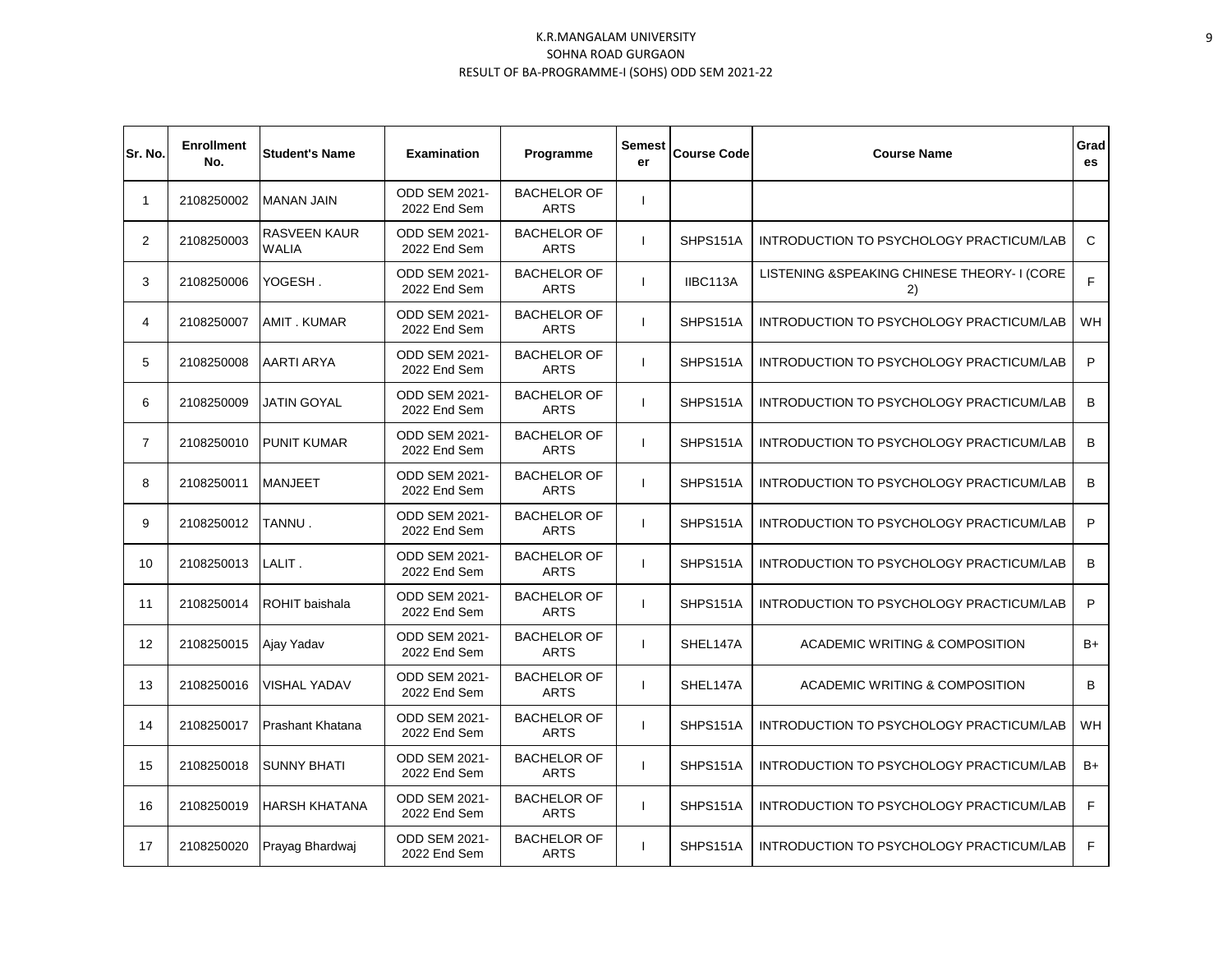| 18 | 2108250021 | Harsh Khatana   | <b>ODD SEM 2021-</b><br>2022 End Sem | BACHELOR OF<br><b>ARTS</b>        | SHEL147A | ACADEMIC WRITING & COMPOSITION           | A         |
|----|------------|-----------------|--------------------------------------|-----------------------------------|----------|------------------------------------------|-----------|
| 19 | 2108250022 | wajid khan      | <b>ODD SEM 2021-</b><br>2022 End Sem | <b>BACHELOR OF</b><br><b>ARTS</b> | SHPS151A | INTRODUCTION TO PSYCHOLOGY PRACTICUM/LAB |           |
| 20 | 2108250023 | Yash Khatana    | <b>ODD SEM 2021-</b><br>2022 End Sem | BACHELOR OF<br><b>ARTS</b>        | SHPS151A | INTRODUCTION TO PSYCHOLOGY PRACTICUM/LAB |           |
| 21 | 2108250024 | Tushaant basist | <b>ODD SEM 2021-</b><br>2022 End Sem | <b>BACHELOR OF</b><br><b>ARTS</b> | SHPS151A | INTRODUCTION TO PSYCHOLOGY PRACTICUM/LAB | <b>WH</b> |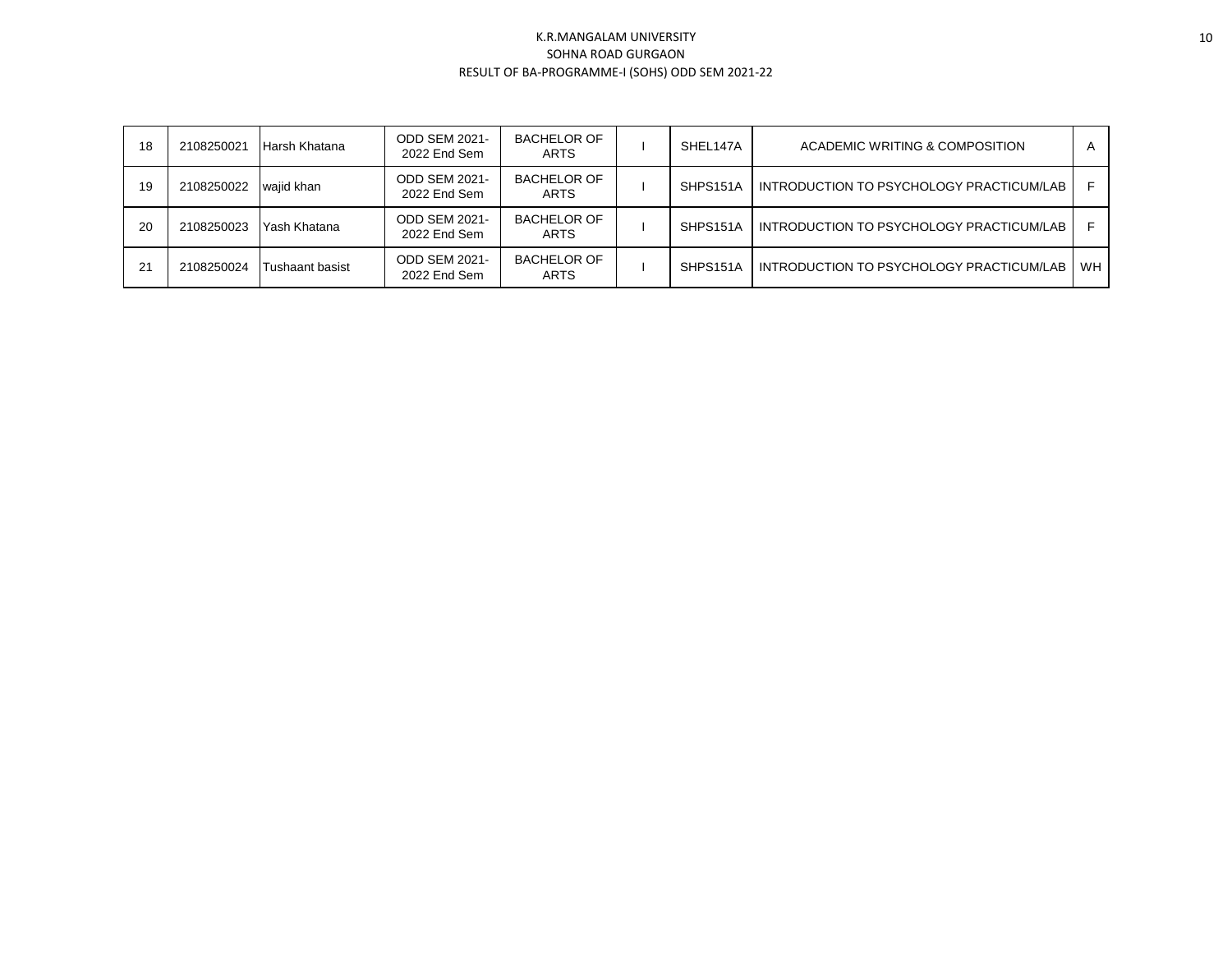| Sr. No.        | <b>Enrollment</b><br>No. | <b>Student's Name</b>        | <b>Examination</b>                   | Programme                         | <b>Semest</b><br>er | Course<br>Code | <b>Course Name</b>                                 | Grade<br>s |
|----------------|--------------------------|------------------------------|--------------------------------------|-----------------------------------|---------------------|----------------|----------------------------------------------------|------------|
| 1              | 2108250002               | <b>MANAN JAIN</b>            | ODD SEM 2021-<br>2022 End Sem        | <b>BACHELOR OF</b><br><b>ARTS</b> | $\mathbf{I}$        |                |                                                    |            |
| 2              | 2108250003               | RASVEEN KAUR<br><b>WALIA</b> | ODD SEM 2021-<br>2022 End Sem        | <b>BACHELOR OF</b><br><b>ARTS</b> | $\mathbf{I}$        |                |                                                    |            |
| 3              | 2108250006               | YOGESH.                      | ODD SEM 2021-<br>2022 End Sem        | <b>BACHELOR OF</b><br><b>ARTS</b> | $\mathbf{I}$        | SHPS151A       | INTRODUCTION TO PSYCHOLOGY<br>PRACTICUM/LAB        | F          |
| 4              | 2108250007               | <b>AMIT. KUMAR</b>           | <b>ODD SEM 2021-</b><br>2022 End Sem | <b>BACHELOR OF</b><br><b>ARTS</b> | $\mathbf{I}$        |                |                                                    |            |
| 5              | 2108250008               | AARTI ARYA                   | <b>ODD SEM 2021-</b><br>2022 End Sem | <b>BACHELOR OF</b><br><b>ARTS</b> | $\mathbf{I}$        |                |                                                    |            |
| 6              | 2108250009               | <b>JATIN GOYAL</b>           | <b>ODD SEM 2021-</b><br>2022 End Sem | <b>BACHELOR OF</b><br><b>ARTS</b> | $\mathbf{I}$        |                |                                                    |            |
| $\overline{7}$ | 2108250010               | <b>PUNIT KUMAR</b>           | <b>ODD SEM 2021-</b><br>2022 End Sem | <b>BACHELOR OF</b><br><b>ARTS</b> | $\mathbf{I}$        |                |                                                    |            |
| 8              | 2108250011               | <b>MANJEET</b>               | <b>ODD SEM 2021-</b><br>2022 End Sem | <b>BACHELOR OF</b><br><b>ARTS</b> | $\mathbf{I}$        |                |                                                    |            |
| 9              | 2108250012               | TANNU.                       | <b>ODD SEM 2021-</b><br>2022 End Sem | <b>BACHELOR OF</b><br><b>ARTS</b> | $\mathbf{I}$        |                |                                                    |            |
| 10             | 2108250013               | LALIT.                       | <b>ODD SEM 2021-</b><br>2022 End Sem | <b>BACHELOR OF</b><br><b>ARTS</b> | $\mathbf{I}$        |                |                                                    |            |
| 11             | 2108250014               | <b>ROHIT</b> baishala        | <b>ODD SEM 2021-</b><br>2022 End Sem | <b>BACHELOR OF</b><br><b>ARTS</b> | $\mathbf{I}$        |                |                                                    |            |
| 12             | 2108250015               | Ajay Yadav                   | <b>ODD SEM 2021-</b><br>2022 End Sem | <b>BACHELOR OF</b><br><b>ARTS</b> | $\mathbf{I}$        | SHPS151A       | INTRODUCTION TO PSYCHOLOGY<br>PRACTICUM/LAB        | F          |
| 13             | 2108250016               | <b>VISHAL YADAV</b>          | <b>ODD SEM 2021-</b><br>2022 End Sem | <b>BACHELOR OF</b><br><b>ARTS</b> | T                   | SHPS151A       | <b>INTRODUCTION TO PSYCHOLOGY</b><br>PRACTICUM/LAB | F          |
| 14             | 2108250017               | Prashant Khatana             | <b>ODD SEM 2021-</b><br>2022 End Sem | <b>BACHELOR OF</b><br><b>ARTS</b> | $\mathbf{I}$        |                |                                                    |            |
| 15             | 2108250018               | <b>SUNNY BHATI</b>           | <b>ODD SEM 2021-</b><br>2022 End Sem | <b>BACHELOR OF</b><br><b>ARTS</b> | $\mathbf{I}$        |                |                                                    |            |
| 16             | 2108250019               | <b>HARSH KHATANA</b>         | <b>ODD SEM 2021-</b><br>2022 End Sem | <b>BACHELOR OF</b><br><b>ARTS</b> | $\mathbf{I}$        |                |                                                    |            |
| 17             | 2108250020               | Prayag Bhardwaj              | <b>ODD SEM 2021-</b><br>2022 End Sem | <b>BACHELOR OF</b><br><b>ARTS</b> | $\mathbf{I}$        |                |                                                    |            |